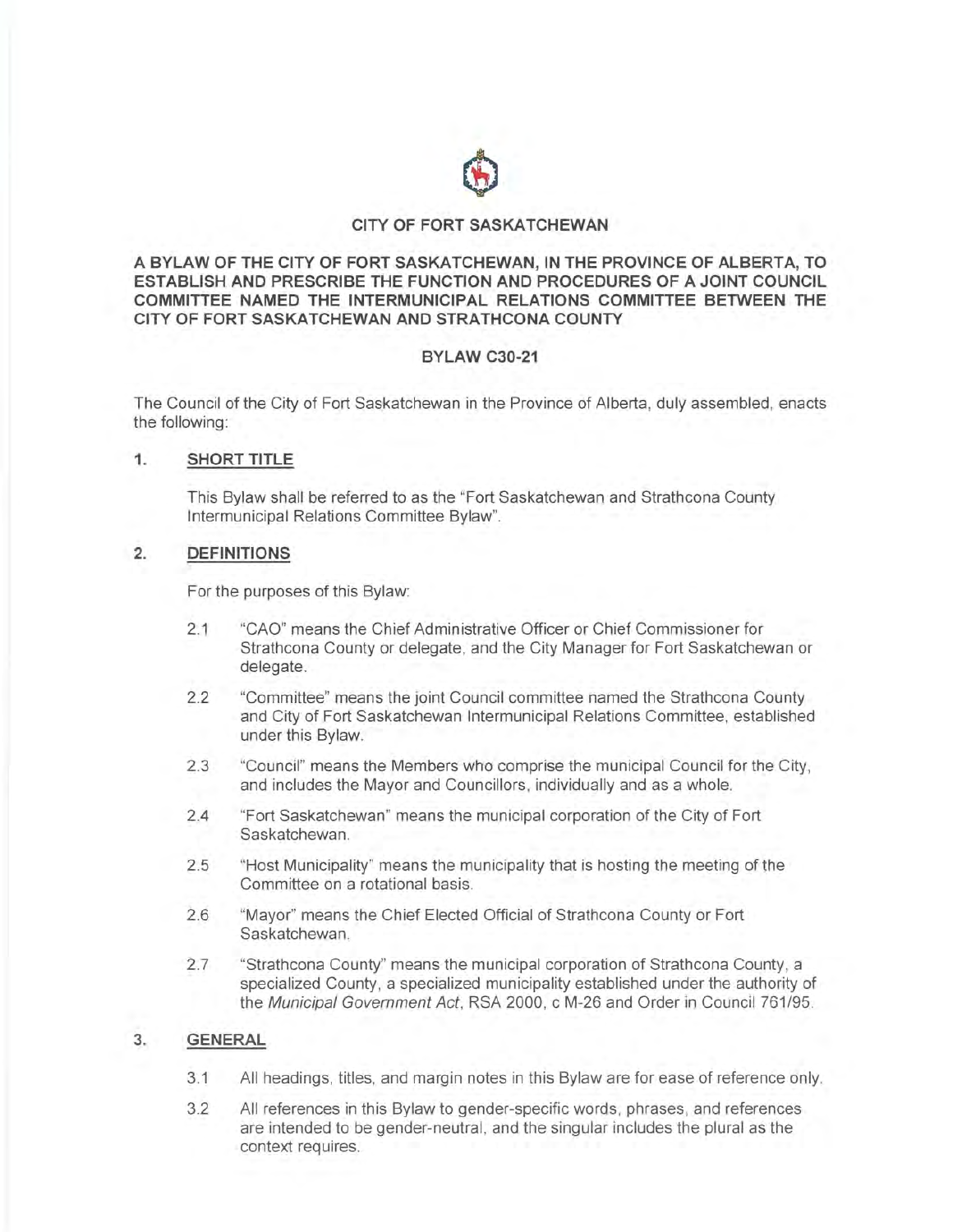- 3.3 If any portion of this Bylaw is declared invalid by a court of competent jurisdiction, the invalid portion shall be severed and the remainder of the Bylaw is deemed valid and enforceable.
- 3.4 References to provisions of statute, rules or regulations shall be deemed to include references to such provisions as amended, modified, or re-enacted from time to time.

# **4. ESTABLISHMENT**

- 4.1 Section 3 of the Municipal Government Act provides that the purposes of a municipality include to work collaboratively with neighbouring municipalities to plan, deliver and fund intermunicipal services.
- 4.2 Strathcona County and Fort Saskatchewan jointly establish a Council Committee named the Strathcona County and City of Fort Saskatchewan lntermunicipal Relations Committee.

# **5. MANDATE**

- 5.1 The mandate of the Committee is to enhance the relationship between the municipalities and ensure effective communication on municipal issues or common interest.
- 5.2 To fulfill its mandate, the Committee may:
	- a. develop and maintain a forum for the exchange of information about municipal issues of common interest;
	- b. identify opportunities for enhancing the intermunicipal relationship; and
	- c. make recommendations to Strathcona County Council and Fort Saskatchewan Council on strategies, frameworks, programs, or policies to enhance the intermunicipal relationship.

# **6. TERMS OF REFERENCE**

- 6.1 The Committee includes the following voting members:
	- a. Strathcona County Mayor;
	- b. Fort Saskatchewan Mayor;
	- c. Strathcona County Ward 5 Councillor;
	- d. one (1) Strathcona County Councillor, as appointed by Strathcona County Council; and
	- e. two (2) Fort Saskatchewan Councillors, as appointed by Fort Saskatchewan Council.
- 6.2 The Committee includes the following non-voting members:
	- a. Strathcona County Chief Commissioner; and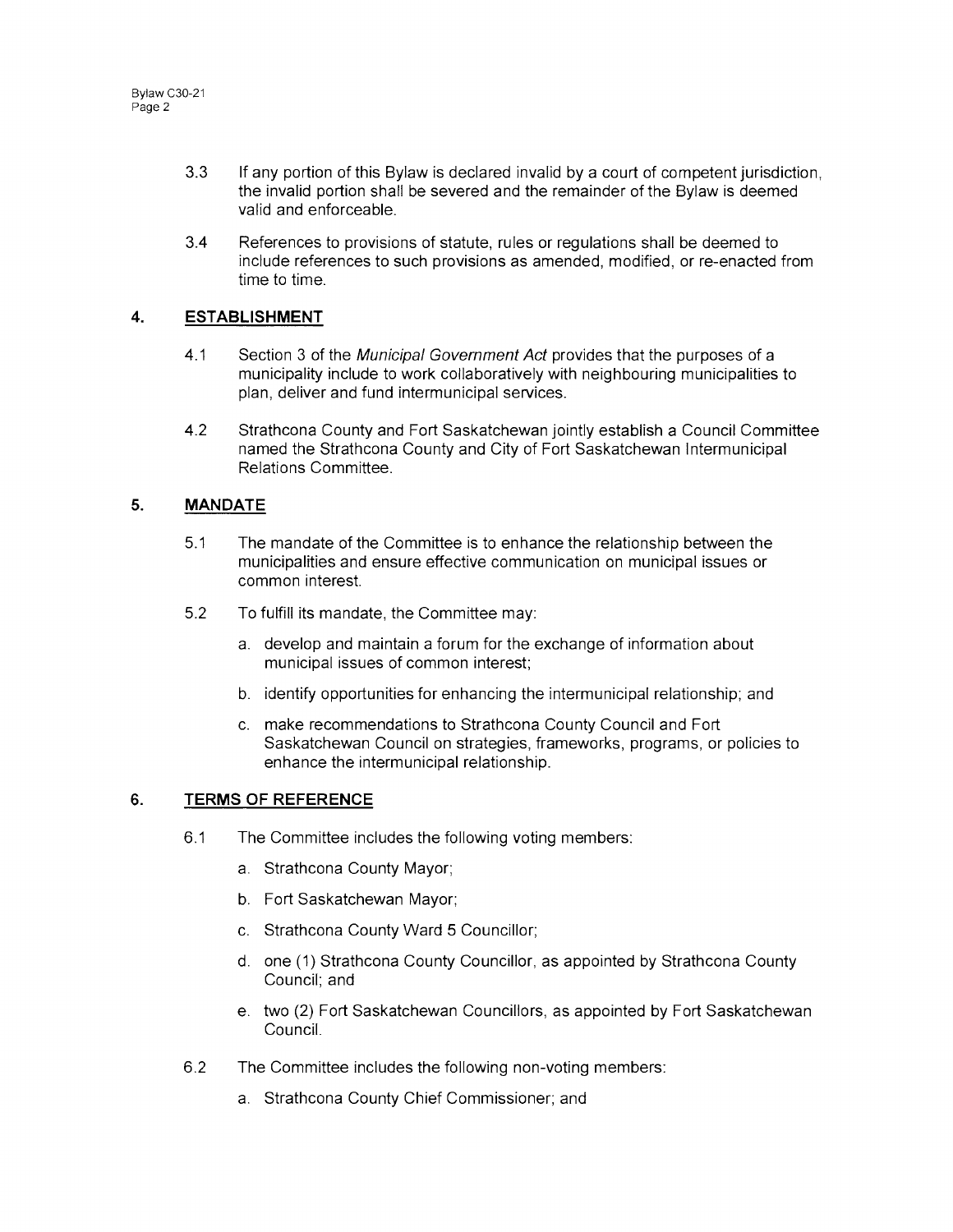- b. Fort Saskatchewan City Manager.
- 6.3 Fort Saskatchewan members of the Committee shall be appointed by Fort Saskatchewan Council annually at their organizational meeting. However, preference is for members to be appointed for at least two years.
- 6.4 Strathcona County Council or Fort Saskatchewan Council may re-appoint a Councillor as member of the Committee for consecutive terms.
- 6.5 Strathcona County and Fort Saskatchewan shall share the responsibility to host Committee meetings on a rotational basis.

#### **7. MEETINGS**

- 7.1 The Committee shall:
	- a. Adopt a meeting schedule at the start of each year;
	- b. Provide the annual meeting schedule to the Strathcona County Chief Commissioner and to the Fort Saskatchewan City Manager; and
	- c. Post the annual meeting schedule on Fort Saskatchewan's website to provide notice to the public.
- 7.2 The Committee may vote to change the date, time, or place of a scheduled Committee meeting, or to schedule an additional Committee meeting, if the Committee provides notice of the meeting in accordance with this Bylaw.
- 7.3 Committee meetings shall be held in public unless the Committee meeting is closed for reasons permitted by the MGA, or Freedom of Information and Protection of Privacy Act.
- 7.4 The agenda for a Committee meeting shall be established by the Host Municipality and distributed to the Committee members one week in advance of the meeting.
- 7.5 Quorum consists of two (2) voting members from each municipality and the CAO from each municipality.
- 7.6 Committee meetings shall be conducted in accordance with this Bylaw and Robert's Rules of Order. In the even of a conflict between this Bylaw and Robert's Rules, this Bylaw shall apply.
- 7.7 The Host Municipality shall prepare and distribute minutes within seven (7) business days following a meeting.

# **8. CHAIR**

- 8.1 The Strathcona County Mayor and Fort Saskatchewan Mayor shall serve as the chair or the Committee on a rotational basis.
- 8.2 If Fort Saskatchewan is the Host Municipality and the Mayor is absent, one (1) of the appointed Fort Saskatchewan Councillors shall serve as chair.